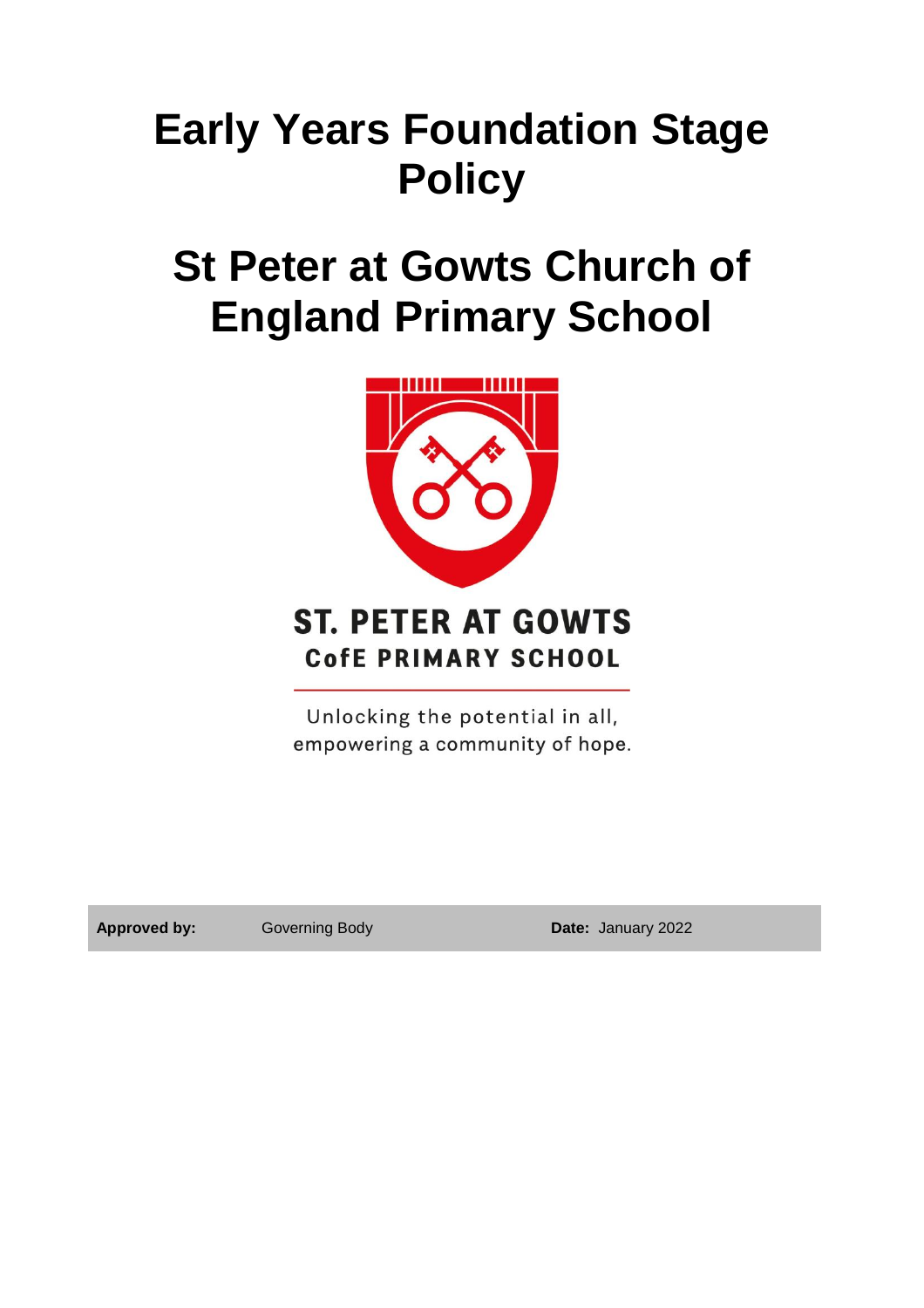## **Contents**

**1. Aims**

This policy aims to ensure:

- $\Box$  That children access a broad and balanced curriculum that gives them the broad range of knowledge and skills needed for good progress through school and life
- $\Box$  Quality and consistency in teaching and learning so that every child makes good progress and no child gets left behind

-----------------------------------------------------------------------------------------------------------------------------------------------

- $\Box$  Close partnership working between practitioners and with parents and/or carers
- $\Box$  Every child is included and supported through equality of opportunity and anti-discriminatory practice

## **2. Legislation**

This policy is based on requirements set out in the Statutory Framework for the Early Years Foundation Stage.

[https://assets.publishing.service.gov.uk/government/uploads/system/uploads/attachment\\_data/file/974907/E](https://assets.publishing.service.gov.uk/government/uploads/system/uploads/attachment_data/file/974907/EYFS_framework_-_March_2021.pdf) YFS\_framework - March\_2021.pdf

## **3. Structure of the EYFS**

At St Peter at Gowts C of E Primary School we have a Nursery, Little Learners, taking children from 2-4 years old and a single form Reception class. Nursery is a 26 place Nursery (26 places in the morning and 26 places in the afternoon) which is open from 8.45-11.45am and 12.30pm-3.30pm 5 days a week. Children can attend full days (2 year olds mornings or afternoons), all mornings/ afternoons or a combination as requested by parents/carers, subject to availability. Parents can use funded places (3 year olds and 2 year olds) and can pay to attend (£13.50 per session). If children are staying for lunch there is an additional charge of £3.50 for lunchtime care. Parents can choose to buy a hot dinner for their child in addition to this. There are 4 spaces in each session for 2 year olds.

## **4. Curriculum**

We follow the curriculum we have designed as a school using the Development Matters as a guide and ensuring the curriculum caters for our cultural capital and backgrounds of our learners. (See Curriculum document,)

The EYFS framework includes 7 areas of learning and development that are equally important and interconnected. However, 3 areas known as the prime areas are seen as particularly important for igniting curiosity and enthusiasm for learning, and for building children's capacity to learn, form relationships and thrive.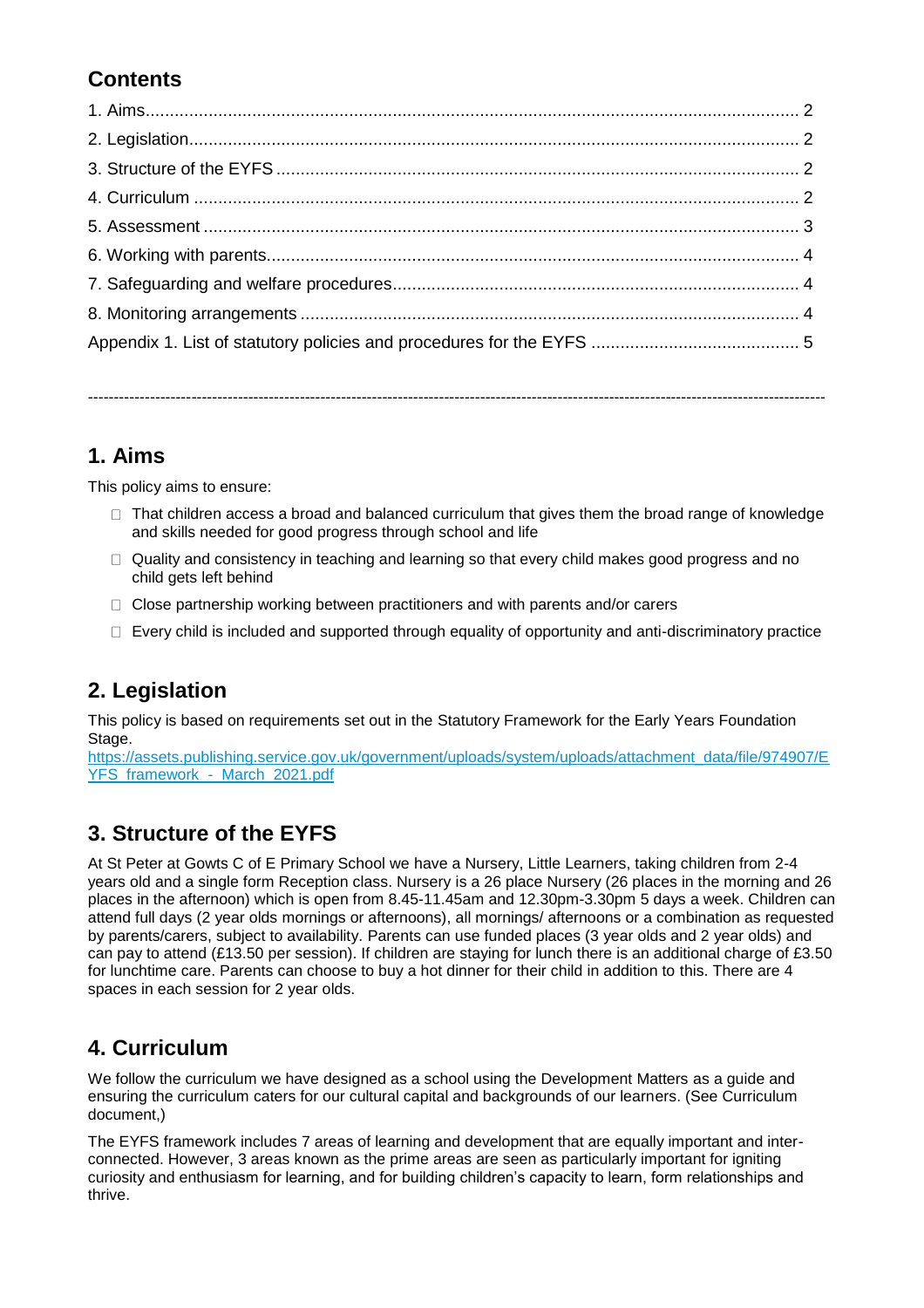The prime areas are:

- □ Communication and language
- Physical development
- $\Box$  Personal, social and emotional development

The prime areas are strengthened and applied through 4 specific areas:

- □ Literacy
- □ Mathematics
- □ Understanding the world
- □ Expressive arts and design

#### **4.1 Planning**

Staff plan activities and experiences for children that enable children to develop and learn effectively. In order to do this, practitioners working with the youngest children are expected to focus strongly on the 3 prime areas.

Staff also take into account the individual needs, interests, and stage of development of each child in their care, and use this information to plan a challenging and enjoyable experience. Provision in EYFS is key to planning and staff use continuous provision (Common Play Behaviours) and enhancements to provision to engage, inspire and challenge children. Where a child may have a special educational need or disability, staff consider whether specialist support is required, linking with relevant services from other agencies, where appropriate and follow the plan, do, review cycle of support.

In planning and guiding children's activities, practitioners reflect on the different ways that children learn and include these in their practice. Staff use the school's EYFS curriculum documentation and children's interests to create a meaningful learning experience for the children.

#### **4.2 Teaching**

Each area of learning and development is implemented through planned, purposeful play, and through a mix of adult-led and child-initiated activities. Practitioners respond to each child's emerging needs and interests, guiding their development through warm, positive interaction. Learning is both indoor and outdoor and we operate a free flow system for children. We use Read, Write, Inc to support phonics when children are ready and pre-RWI activities to begin in Nursery. We use Little Big Maths and Big Maths to support our children in developing maths skills and White Rose Maths with Reception.

As children grow older, and as their development allows, the balance gradually shifts towards more adult-led activities to help children prepare for more formal learning experiences, ready for year 1.

### **5. Assessment**

At St Peter at Gowts C of E Primary School, ongoing assessment is an integral part of the learning and development processes. Staff observe pupils to identify their achievements, interests and learning styles. These observations are used to shape future planning. Practitioners also take into account observations shared by parents and/or carers. We use our assessment milestones document to monitor progress. We record key moments in written format and using Tapestry and we encourage parents to share their observations too.

When a child is aged between 2 and 3, practitioners review their progress and provide parents and/or carers with a written summary of the child's development in the 3 prime areas. This 'progress check' highlights the areas in which a child is progressing well and the areas in which additional support is needed.

At the beginning of Reception, the children are assessed using the Reception Baseline Assessment (RBA).

At the end of the EYFS, staff complete the EYFS profile for each child. Pupils are assessed against the early learning goals, indicating whether they are:

- □ Meeting expected levels of development or
- $\Box$  Not yet reaching expected levels

The profile reflects ongoing observations and discussions with parents and/or carers. The results of the profile are then shared with parents and/or carers.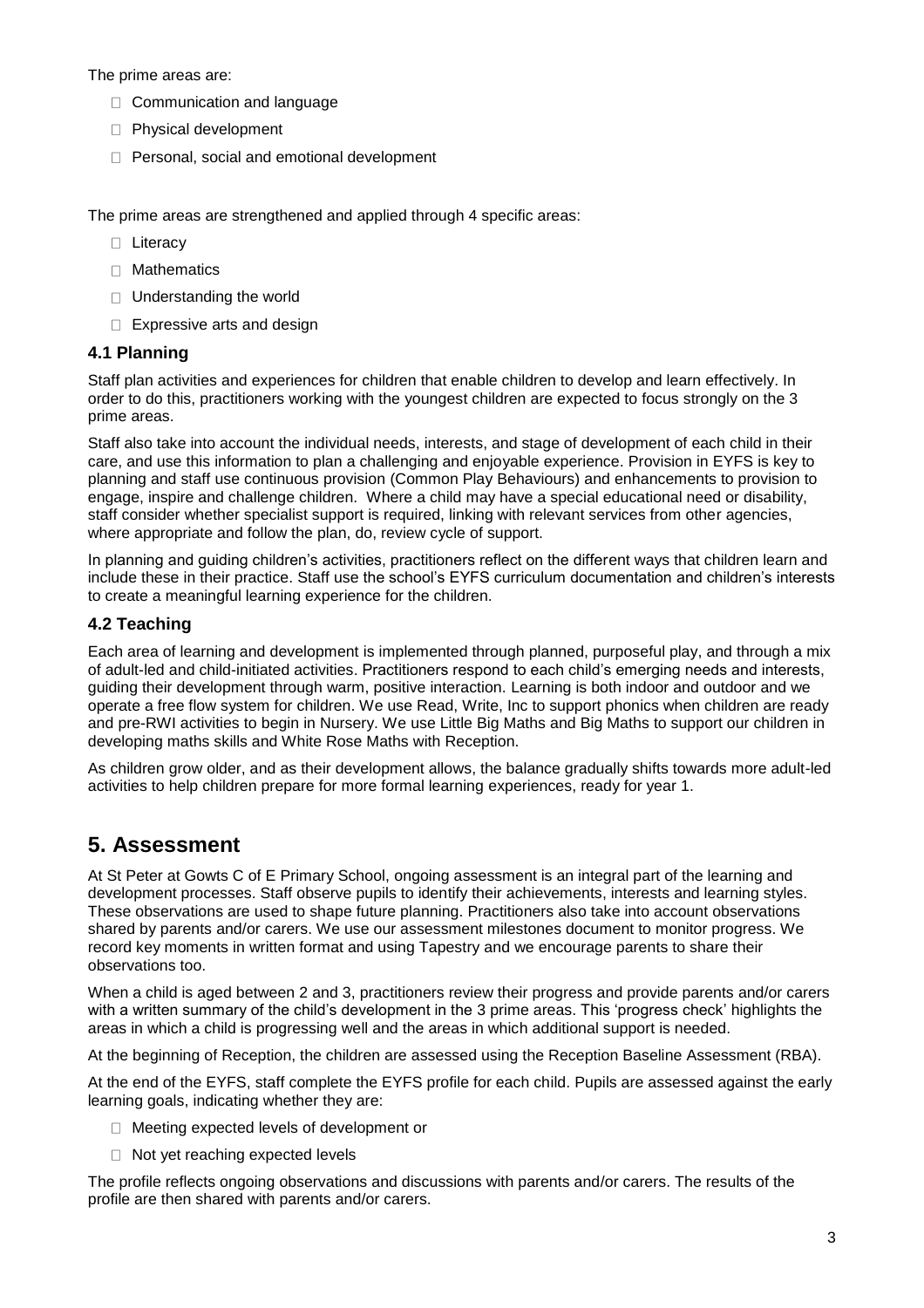## **6. Working with parents**

We recognise that children learn and develop well when there is a strong partnership between practitioners and parents and/or carers.

Parents and/or carers are kept up to date with their child's progress and development. The progress check and EYFS profile helps to provide parents and/or carers with a well-rounded picture of their child's knowledge, understanding and abilities. We have parents' evenings twice a year and we operate an 'open door' policy with parents who can talk to a member of staff daily, if needed. We seek opportunities to share our children's learning with parents through a newsletter and opportunities to invite parents/ carers into the setting ie for tea parties, stay and play sessions and shared learning etc.

Each child is assigned a key person who helps to ensure that their learning and care is tailored to meet their needs. The key person supports parents and/or carers in guiding their child's development at home. The key person can also help families to engage with more specialist support, if appropriate.

## **7. Safeguarding and welfare procedures**

Our safeguarding and welfare procedures are outlined in our safeguarding policy.

### **8. Monitoring arrangements**

This policy will be reviewed and approved by The EYFS Lead every 2 of years.

At every review, the policy will be shared with the governing board.